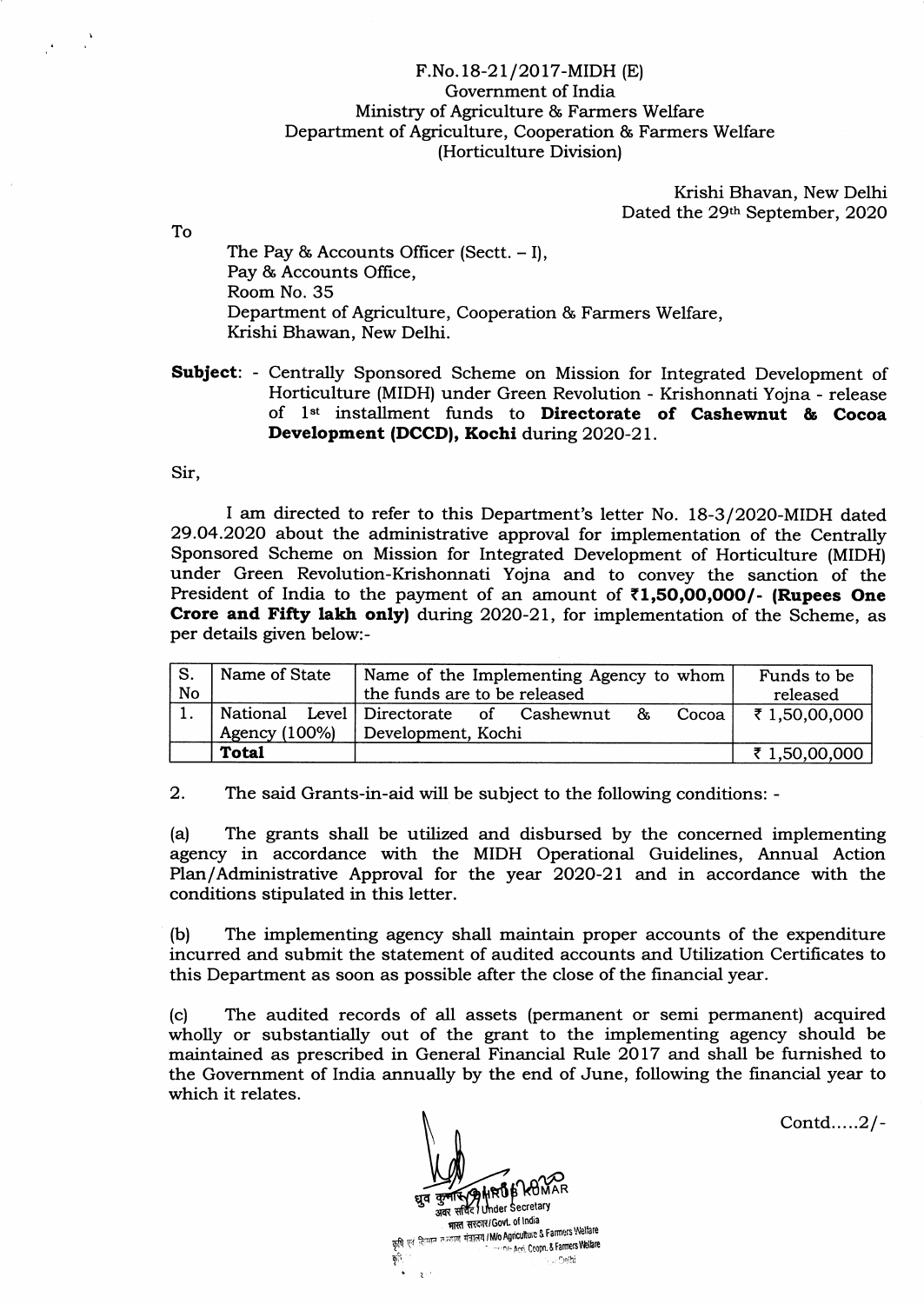(d) Assets perrnanent or semi-pennanent acquired wholly or substantially out of the grant by the Government of India shall not, without prior approval of the Government of India, be disposed of, encumbered or utilized for the purpose other than those for which the grant is being sanctioned.

(e) The accounts of the implementing agency shall be open to Internal Audit of the Principal Accounts Officer, Department of Agriculture, Cooperation & Farmers Welfare as well as the Statutory Audit by the Comptroller & Auditor General of India at his discretion and he shall have the right to demand the production of books, accounts, connected vouchers and other documents and papers in this regard.

 $(f)$  The concerned implementing agency shall furnish the physical and financial progress report to this Department on monthly basis in the prescribed format.

(g) The Implementing Agencies will follow other terms and conditions contained in the General Financial Rules 2017, as amended from time to time.

(h) Any unspent balance of grant, which is not spent for the purpose for which it is sanctioned during the financial year shall be refunded to the Government of lndia or adjusted for further utilization at the end of the financial year. The funds shall be transferred electronically through RTGS System/Demand Draft to the Implementing Agencies.

(i) All grantee institutions shall submit Utilization Certificates in prescribed proforma (GFR-l2A) on PFMS [Rule 86(6)].

0) The Further use of Grants in Aid being released by this sanction Order, is to be done through EAT module of PFMS. The Utilization Certificate not supported by the EAT module data is likely to be rejected and expenditure is not to be treated as The agency would be forced to refund the amount received as the expenditure not appearing in EAT module data is not to be taken as expenditure incurred in accordance with the terms and conditions of this Sanction Order.

3. The expenditure shall be debited to the following Head of Account:-

| Demand No. 1 (Plan) | $(3 \in \mathbb{R})$                               |                         |
|---------------------|----------------------------------------------------|-------------------------|
| Head of Account     | Description                                        | Funds to be<br>released |
| $MH - 2401$         | Crop Husbandry                                     |                         |
| 119                 | Horticulture & Vegetable Crops                     |                         |
| 55                  | Green Revolution - Krihonnati Yojna                |                         |
| 04                  | Mission for Integrated Development of Horticulture |                         |
| 550431              | Grants-in-aid - General                            | 112.20                  |
| 789                 | Special Component Plan for Scheduled Castes        |                         |
| 34                  | Green Revolution - Krihonnati Yojna                |                         |
| 04                  | Mission for Integrated Development of Horticulture |                         |
| 340431              | Grants-in-aid - General                            | 24.90                   |
| 796                 | Tribal Area Sub Plan                               |                         |
| 36                  | Green Revolution - Krihonnati Yojna                |                         |
| 04                  | Mission for Integrated Development of Horticulture |                         |
| 360431              | Grants-in-aid - General                            | 12.90                   |
|                     | Total                                              | 150.00                  |

Contd.....3/-

-2-

स्तरित Andersegret कृषि एवं किसान कल्याण मंत्रालय /M/o Agriculture & Farmers Welfare<br>कृषि सहकारिता एवं किसान कल्याण दिमाग/D/o.Agri, Coopn. & Farmers Welfare

कृषि भवन, नई दिल्ली /Krishi Bhawan, New Delhi